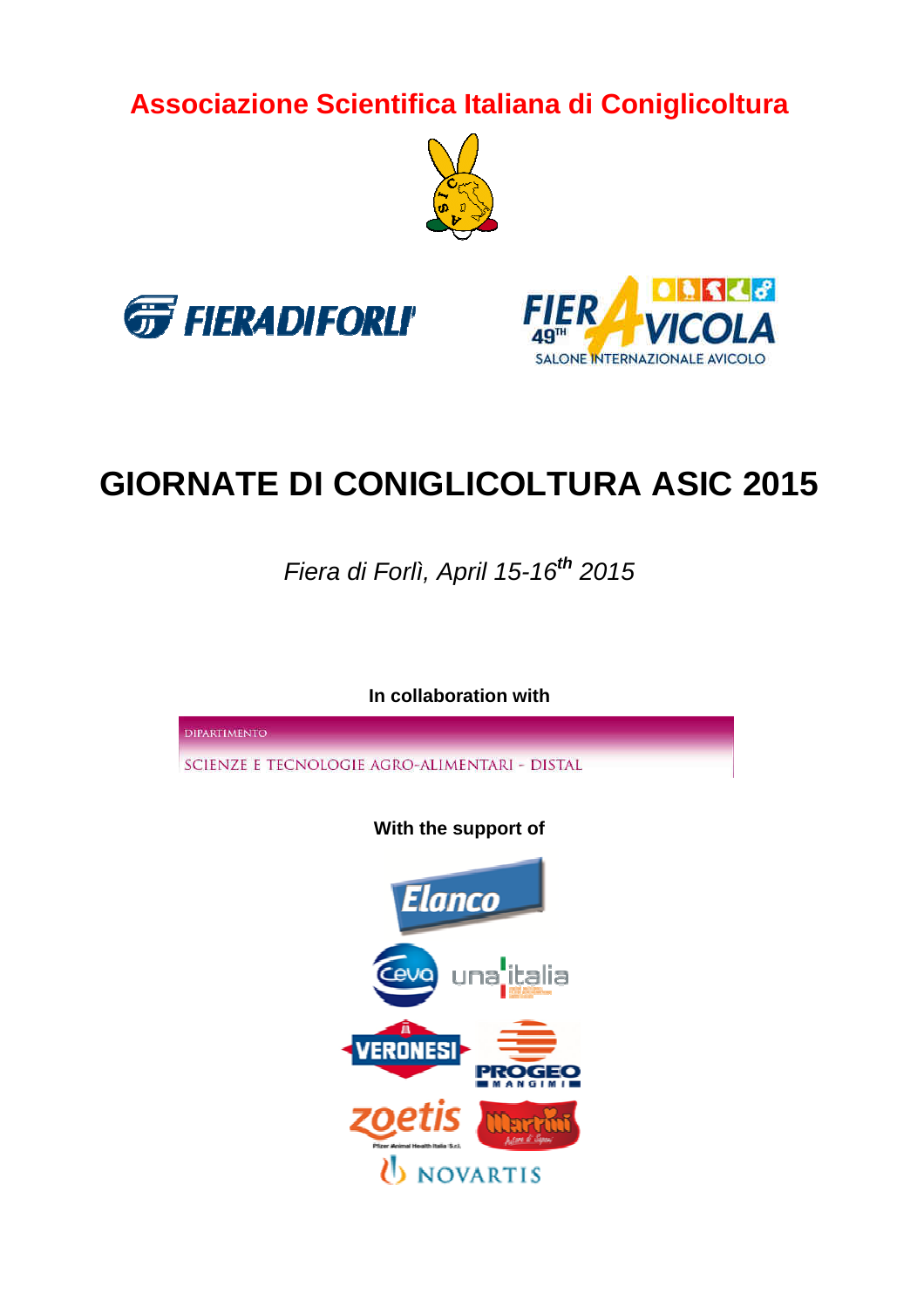# **GIORNATE DI CONIGLICOLTURA ASIC 2015**

Associazione Scientifica Italiana di Coniglicoltura Fiera di Forlì, April 15-16<sup>th</sup> 2015

# **FINAL PROGRAMME**

# **WEDNESDAY APRIL 15TH, 2015 (location Sala Europa)**

**14:30-15:00** Welcome and Opening session

Guido Sassi, President of Fiera Forlì

Antonio Camarda, President of Italian Association of Rabbit Science (ASIC)

Gerolamo Xiccato, President of World Rabbit Science Association (WRSA)

Claudio Cavani, President of Organizing Committee Giornate ASIC

**15:00-17:00** Round table: "New challenges for the rabbit production system: an opportunity to promote rabbit meat consumption" - Chairpersons: Prof .Gerolamo Xiccato, Prof. Antonio Camarda

#### **Scheduled interventions**

- National antibiotic plan, presentation of results (Dr. Guido Grilli, University of Milan).
- Guidelines on welfare of farmed rabbits, the position of the Health Ministry (Dr. Silvio Borrello, Direzione Generale della Sanità Animale e dei Farmaci Veterinari)
- Guidelines on welfare of farmed rabbits, technical issues (Dr. Rossella Pedicone, UNAITALIA; Dr. Antonio Lavazza, Istituto Zooprofilattico Sperimentale della Lombardia e dell'Emilia Romagna)
- Nutritional quality of rabbit meat (Prof. Massimiliano Petracci, University of Bologna)
- Rabbit meat and large scale distribution (Dr. Marco Guerrieri, COOP Italia)

**17:00-17:30: Coffee break offered by** 



**17:30-18:30** Plenary assembly of ASIC members

**19:30** Social dinner offered by

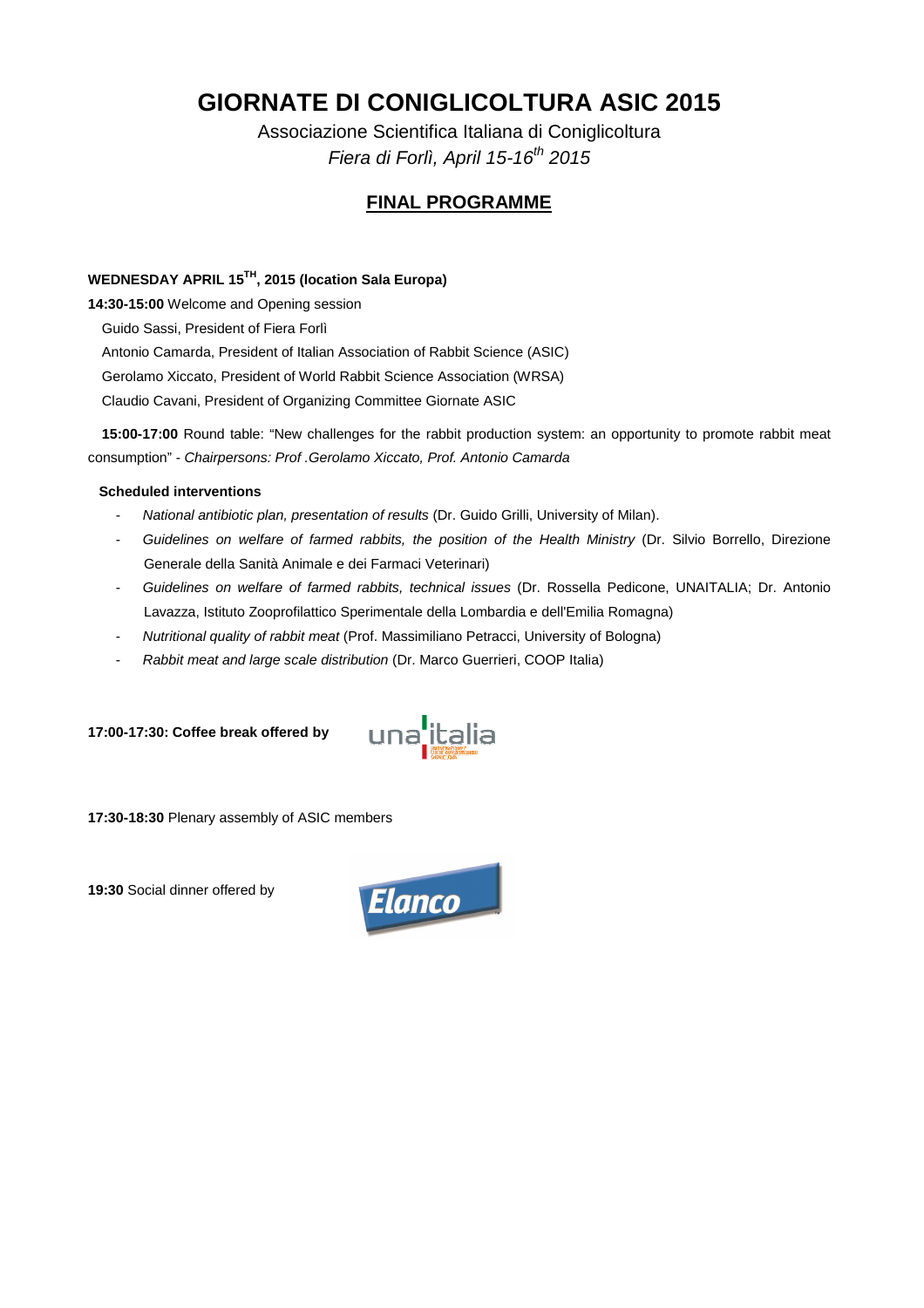# **THURSDAY APRIL 16TH 2015 (Sala Borsa)**

**9:00-9:15** Welcome and Opening session

**9:15-9:30** ANIHWA project - Development and assessment of alternative animal-friendly housing systems for rabbit does with kits and growing rabbits, Prof. Alessandro Dal Bosco (University of Perugia, Italy)

**9:30-10:00** Alternative housing systems for rabbit does, Prof. Zsolt Szendrő (University of Kaposvár, Hungary)

**10:00-10:30** New knowledge about the classification of virulence and diffusive ability of S. aureus in rabbits, Dr. Fabrizio Agnoletti (Istituto Zooprofilattico Sperimentale delle Venezie).

#### **Poster Session**

#### **10:30-11:00**

Dynamics of the serological response of commercial rabbits to Borghi and SG33 vaccine strains Bano L., Marcon B., Drigo I., Tonon E., Fracas V., Mazzolini E., Dorigo F., Agnoletti F.

Antimicrobial susceptibility of clinical isolates of Escherichia coli in rabbit industrial herds in 2010-2014 Berto G., Mazzolini E., Bano L., Brunetta R., Gagliazzo L., Agnoletti F.

Environmental impact of rabbit production through Life Cycle Assessment Cesari V., Negretti R., Zucali M., Bava L., Toschi I.

Susceptibility testing in Escherichia coli strains using the disk pre-diffusion, the disk diffusion tests and the minimum inhibitory concentration Cocchi M., Deotto S., Di Sopra G., Di Giusto T.

Survey on biosecurity measures and farmers' awareness about antimicrobial resistance in industrial rabbit farms of the Veneto region Di Martino G., Brunetta R., Gagliazzo L., Buniolo F., Brichese M., Agnoletti F., Bonfanti L.

A prototype of colony cage with removable walls for improving the welfare of rabbit does: preliminary behavioural results Martino M., Mattioli S., Ruggeri S., Cambiotti V., Moscati L., Castellini C., Dal Bosco A.

#### **Oral communications**

#### **Genetics and production systems**

#### **11:00-12:00**

A candidate gene strategy identified markers associated with growth rate in a meat rabbit line Fontanesi L., Utzeri V.J., Scotti E., Fornasini D., S. Dall'Olio, Frabetti A.

The effect of fattening rabbit housing systems in mobile arks: relation between in vivo oxidative status and meat quality Mattioli S., Martino M. , Ruggeri S., Moscati L., Dal Bosco A., Castellini C.

Effect of enrichment on carcass and meat quality in growing rabbits reared in collective pens Trocino A., Maccarana L., Birolo M., Tazzoli M., Zuffellato A., Xiccato G.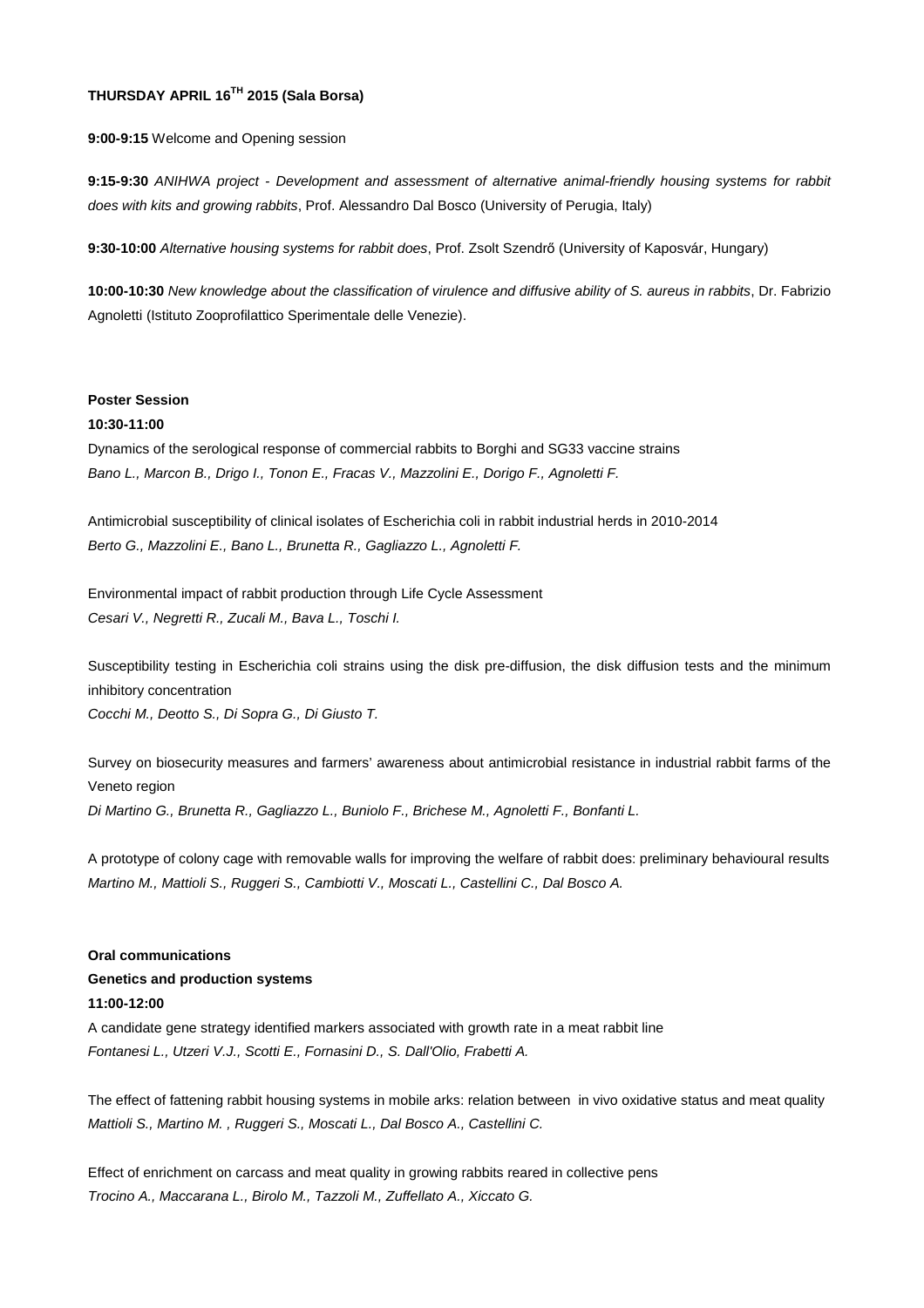Effect of feeding programme on performance and health of growing rabbits Birolo M., Tazzoli M., Trocino A., Maccarana L., Xiccato G.

#### **Pathology**

#### **12:00-13:00**

Agnoletti F.

Using DNA microarray technique in determining the virulence gene profile of rabbit Escherichia coli strains isolated from colibacillosis outbreaks in Northen Italy

Badagliacca P., Tonelli A., Drigo I., Pompilii C., Di Provvido A., Agnoletti F.

On short term the reduction of antimicrobial consumption in fattening rabbits seems not correlated with decreasing antimicrobial resistance Berto G., Mazzolini E., Bano L., Brunetta R., Guolo A., Puiatti C., Agnoletti F.

Antimicrobial consumption in industrial rabbit farming, Italy, 2010 to 2013 Brunetta R., Mazzolini E., Bano L., Berto G., Bonfanti L., Di Martino G., Brichese M., De Rui S., Camerotto P., Brino A.,

Concurrent infection of rabbit (Oryctolagus cuniculus) and Italian hare (Lepus corsicanus) by Rabbit Haemorrhagic Disease type 2 virus

Camarda A., Pugliese N., Cavadini P., Circella E., Capucci L., Caroli A., Legretto M., Mallia E., Lavazza A.

**13:00-13:30** Poster session and Closing session

**13:30-14:30** Lunch offered by